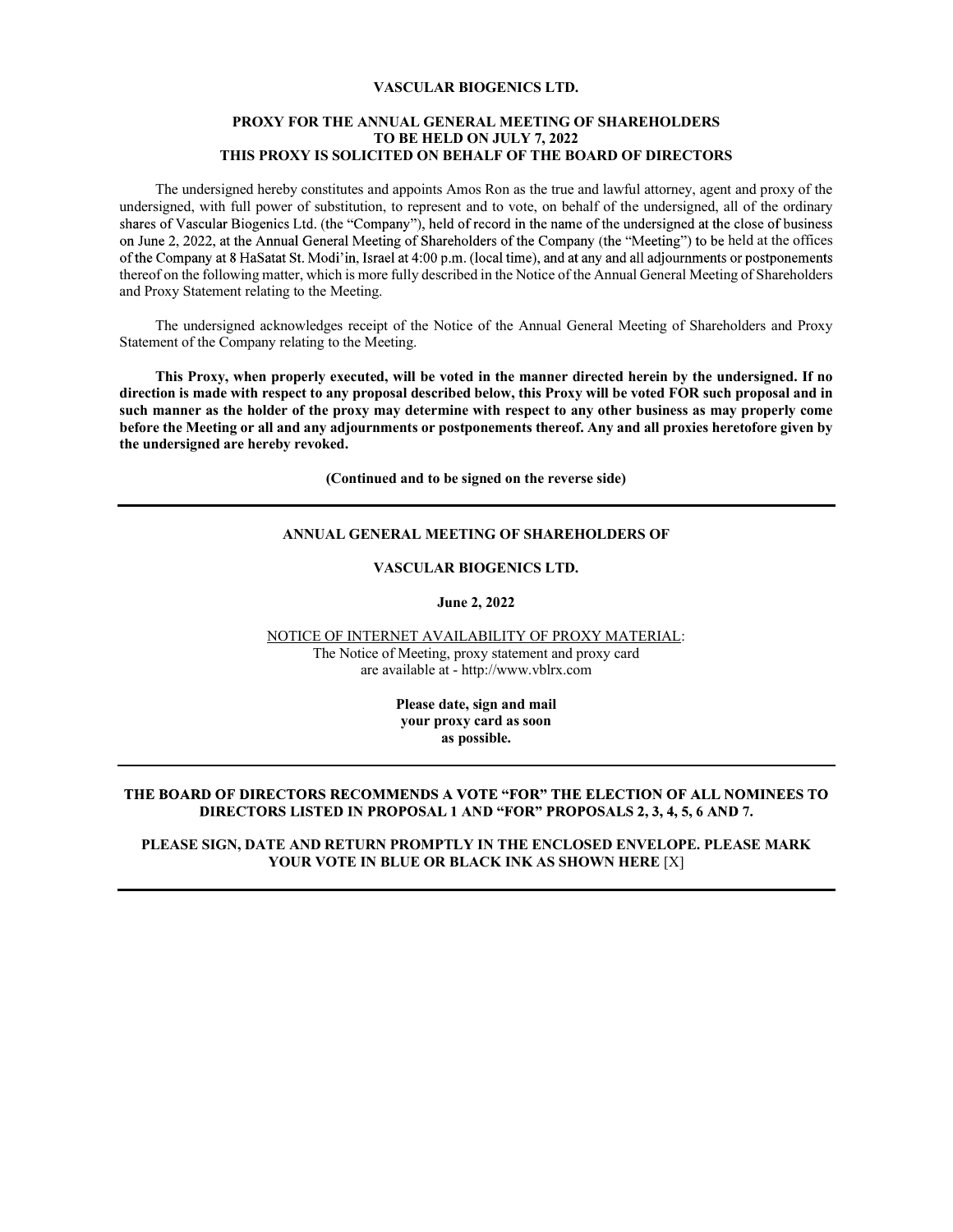| To approve the nomination of each of the following nine directors to our Board<br>of Directors to serve until the next annual general meeting of shareholders of the<br>Company, under the existing terms of appointment as previously approved,<br>aside from the resolutions herein, until each of their successors is duly appointed<br>and qualified, or until any of their earlier resignation or removal. | <b>FOR</b>                                      | <b>AGAINST ABSTAIN</b>                        |                                               |  |
|-----------------------------------------------------------------------------------------------------------------------------------------------------------------------------------------------------------------------------------------------------------------------------------------------------------------------------------------------------------------------------------------------------------------|-------------------------------------------------|-----------------------------------------------|-----------------------------------------------|--|
| (a) Ms. Ruth Alon                                                                                                                                                                                                                                                                                                                                                                                               | $[\ ]$                                          | $[\ ]$                                        | [ ]                                           |  |
| Dr. Shmuel (Muli) Ben Zvi<br>(b)                                                                                                                                                                                                                                                                                                                                                                                | $\left[ \begin{array}{c} \end{array} \right]$   | $\left[ \begin{array}{c} \end{array} \right]$ | $\left[ \begin{array}{c} \end{array} \right]$ |  |
| (c) Dr. Ron Cohen                                                                                                                                                                                                                                                                                                                                                                                               | $\left[ \begin{array}{c} \end{array} \right]$   | $\left[ \begin{array}{c} \end{array} \right]$ | [ ]                                           |  |
| Ms. Alison Finger<br>(d)                                                                                                                                                                                                                                                                                                                                                                                        | $\left[ \begin{array}{c} \end{array} \right]$   | $\left[ \begin{array}{c} \end{array} \right]$ | [ ]                                           |  |
| Prof. Dror Harats<br>(e)                                                                                                                                                                                                                                                                                                                                                                                        | $\left[ \begin{array}{c} \end{array} \right]$   | $\left[ \begin{array}{c} \end{array} \right]$ | [ ]                                           |  |
| Mr. David Hastings<br>(f)                                                                                                                                                                                                                                                                                                                                                                                       | $\left[ \begin{array}{c} \end{array} \right]$   | $[\ ]$                                        | $\left[ \begin{array}{c} \end{array} \right]$ |  |
| Mr. Marc Kozin<br>(g)                                                                                                                                                                                                                                                                                                                                                                                           | $\left[ \begin{array}{c} \end{array} \right]$   | $\left[ \begin{array}{c} \end{array} \right]$ | [ ]                                           |  |
| Mr. Michael Rice<br>(h)                                                                                                                                                                                                                                                                                                                                                                                         | $\left[ \begin{array}{c} \end{array} \right]$   | $\left[ \begin{array}{c} \end{array} \right]$ | [ ]                                           |  |
| Dr. Bennett M. Shapiro<br>(i)                                                                                                                                                                                                                                                                                                                                                                                   | $\left[ \begin{array}{c} \end{array} \right]$   | $\left[ \begin{array}{c} \end{array} \right]$ | [ ]                                           |  |
| To approve the grant of option to purchase 400,000 of the Company's ordinary<br>shares to Prof. Dror Harats, the Chief Executive Officer and member of our<br>Board of Directors, under the Company's 2014 Employee Share Ownership and<br>Option Plan according to the Company's standard option agreements and at the<br>terms referred to in the Proxy Statement.                                            | <b>FOR</b><br>$\begin{bmatrix} 1 \end{bmatrix}$ | <b>AGAINST</b><br>[ ]                         | <b>ABSTAIN</b><br>$[\ ]$                      |  |
| Are you a "controlling shareholder" or do you have a "personal interest" (as<br>defined in the Proxy Statement) with respect to the subject matter of Proposal<br>$2? *$                                                                                                                                                                                                                                        | <b>YES</b><br>$[\ ]$                            |                                               | N <sub>O</sub><br>$[\,\,]$                    |  |

# \* *Kindly note that failure to mark the appropriate indication shall be deemed*<br>
as if you have a personal interest in Proposal 2.<br>
3. To approve the amendment of Prof. Dror Harats's compensation terms and FOR AGAINS as if you have a personal interest in Proposal 2.

| 3. To approve the amendment of Prof. Dror Harats's compensation terms and<br>consulting and employment agreements as fully described in Proposal 3.                                                                                                                                                                                                                                                                                                                                                                                   | <b>FOR</b>                   | <b>AGAINST</b>           | <b>ABSTAIN</b> |  |
|---------------------------------------------------------------------------------------------------------------------------------------------------------------------------------------------------------------------------------------------------------------------------------------------------------------------------------------------------------------------------------------------------------------------------------------------------------------------------------------------------------------------------------------|------------------------------|--------------------------|----------------|--|
| Are you a "controlling shareholder" or do you have a "personal interest" (as<br>defined in the Proxy Statement) with respect to the subject matter of Proposal<br>$3? *$                                                                                                                                                                                                                                                                                                                                                              | <b>YES</b>                   |                          | NO.            |  |
| * Kindly note that failure to mark the appropriate indication shall be deemed<br>as if you have a personal interest in Proposal 3.                                                                                                                                                                                                                                                                                                                                                                                                    |                              |                          |                |  |
| 4. To approve the reappointment of Kesselman & Kesselman, a member firm of<br>PricewaterhouseCoopers International Limited, as the Company's independent<br>registered public accounting firm for the year ending December 31, 2022, and<br>until the next annual general meeting of shareholders of the Company and<br>authorize the Board with power of delegation to its audit committee) to set said<br>independent registered public accounting firm's remuneration in accordance<br>with the volume and nature of its services. | <b>FOR</b><br>$\blacksquare$ | <b>AGAINST</b><br>$\sim$ | <b>ABSTAIN</b> |  |
| 5. To approve a compensation policy for the directors and other office holders of<br>the Company, in accordance with the requirements of the Israeli Companies<br>Law, 5759-1999.                                                                                                                                                                                                                                                                                                                                                     | <b>FOR</b>                   | <b>AGAINST</b>           | <b>ABSTAIN</b> |  |

YES

NO

Are you a "controlling shareholder" or do you have a "personal interest" (as YES defined in the Proxy Statement) with respect to the subject matter of Proposal [] 5? \*  $\begin{bmatrix} 1 & 1 & 1 \end{bmatrix}$ 

 \* Kindly note that failure to mark the appropriate indication shall be deemed as if you have a personal interest in Proposal 5.